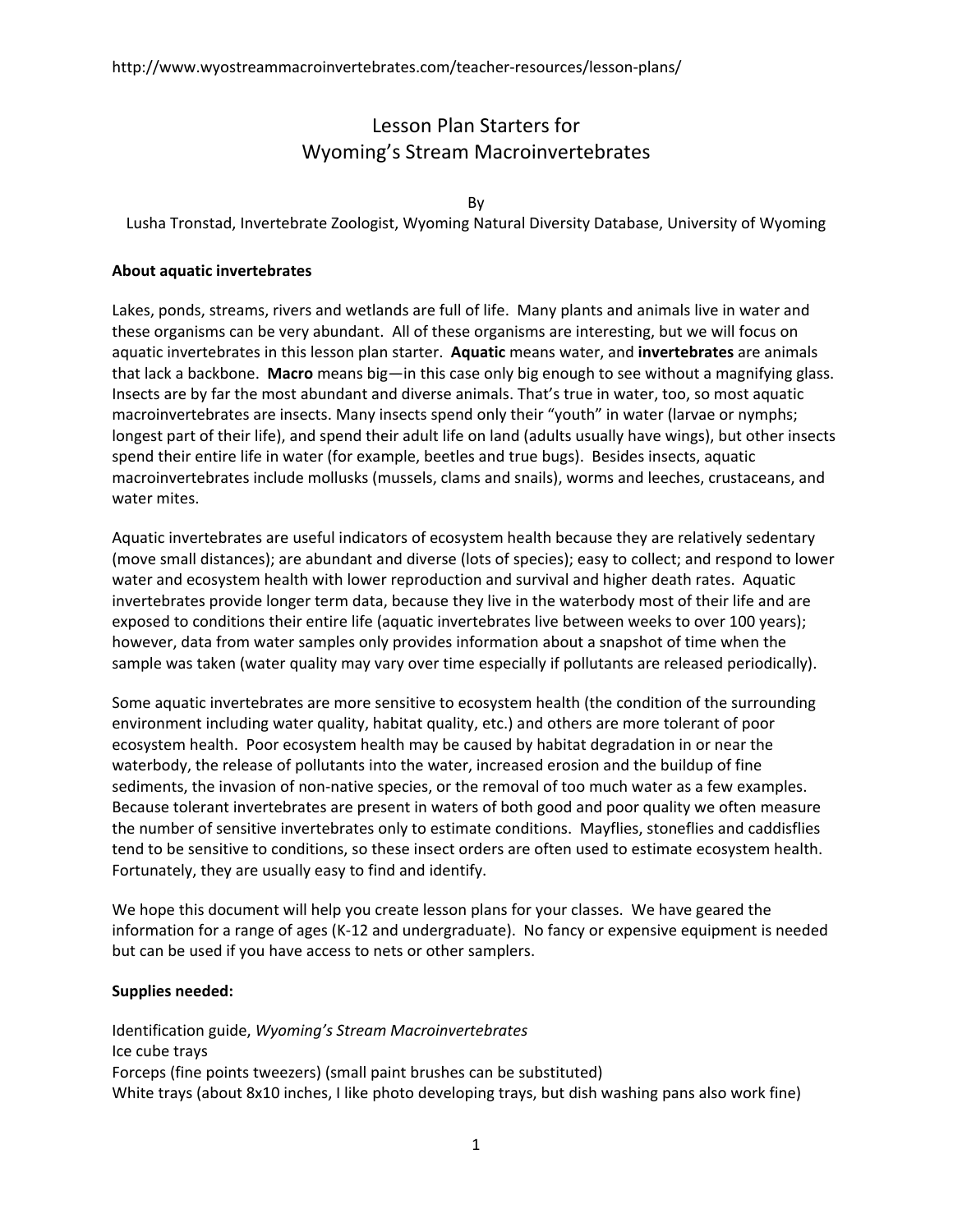Magnifying glasses or dissecting microscopes Waders or hipboots or rubber boots

Optional items Dipnets or Kicknet or Surber sampler Buckets Scrub brush (toilet brushes work well) Ziplock bags or plastic jars Ethanol or rubbing alcohol for preserving (alternatively, keep samples refrigerated) Sieve (250‐500 µm) or window screen in a plastic round quilting hoop

# **Sources**

Wyoming's Stream Macroinvertebrates (identification guide) is available from the Biodiversity Institute at no cost to educators (http://wyomingbiodiversity.org/index.php?cID=403). Wildco (http://wildco.com/) is a good source for nets of all kinds and have equipment priced for teachers (http://shop.sciencefirst.com/wildco/487‐fieldmaster‐student‐sampling).

### **How to sample aquatic invertebrates**

Rock picking: Aquatic invertebrates are easy to collect and you don't need much equipment. Have your students pick up rocks, wood, leaves, etc. in the waterbody and pick these animals off the rock with forceps and place them in a jar. Record the amount of time student collect for and multiply by the number of students to calculate an effort (10 students collected for 30 minutes = 5 hours of effort)

Kicknet (streams only): Have two students hold a kicknet in the stream making sure that the bottom of the net is against the stream bottom. Have a third student do a bug dance in the stream by shuffling his or her feet to stir the sediment and agitate the rocks. The student should dance for about 3‐5 minutes in an area approximately one square meter. Carefully remove the net and rinse into a bucket.

Dipnet: My favorite nets are D-frame dipnets, but any dipnet made for water will be fine as long as the mesh is small enough to retain invertebrates (500  $\mu$ m or 0.5 mm is a good size). Dipnets can be used similar to a kicknet where a student stands upstream of the net and agitates the sediments and rocks with their feet (streams only). They can also bump the net along the bottom of the waterbody while moving the net forward so the invertebrates are swept into the net. Invertebrates can be picked directly out of the net or students can turn the net in‐side‐out and dip the net into a bucket of water or tray.

Surber Sampler: Surber samplers are great for streams with rocky bottoms. Have one student hold the sampler and the other student collect the sample. Place the Surber sampler with the net dangling downstream so the currently flows into the net. Make sure there are no large gaps between the back of the sampler and the bottom of the stream. Have the students scrub all the rocks and agitate all the sediment within the 1 foot by 1 foot area. Invertebrates will flow into the net. Rinse the net into a bucket or tray. A Hess sampler is similar to a Surber sampler and can be used in the same manner.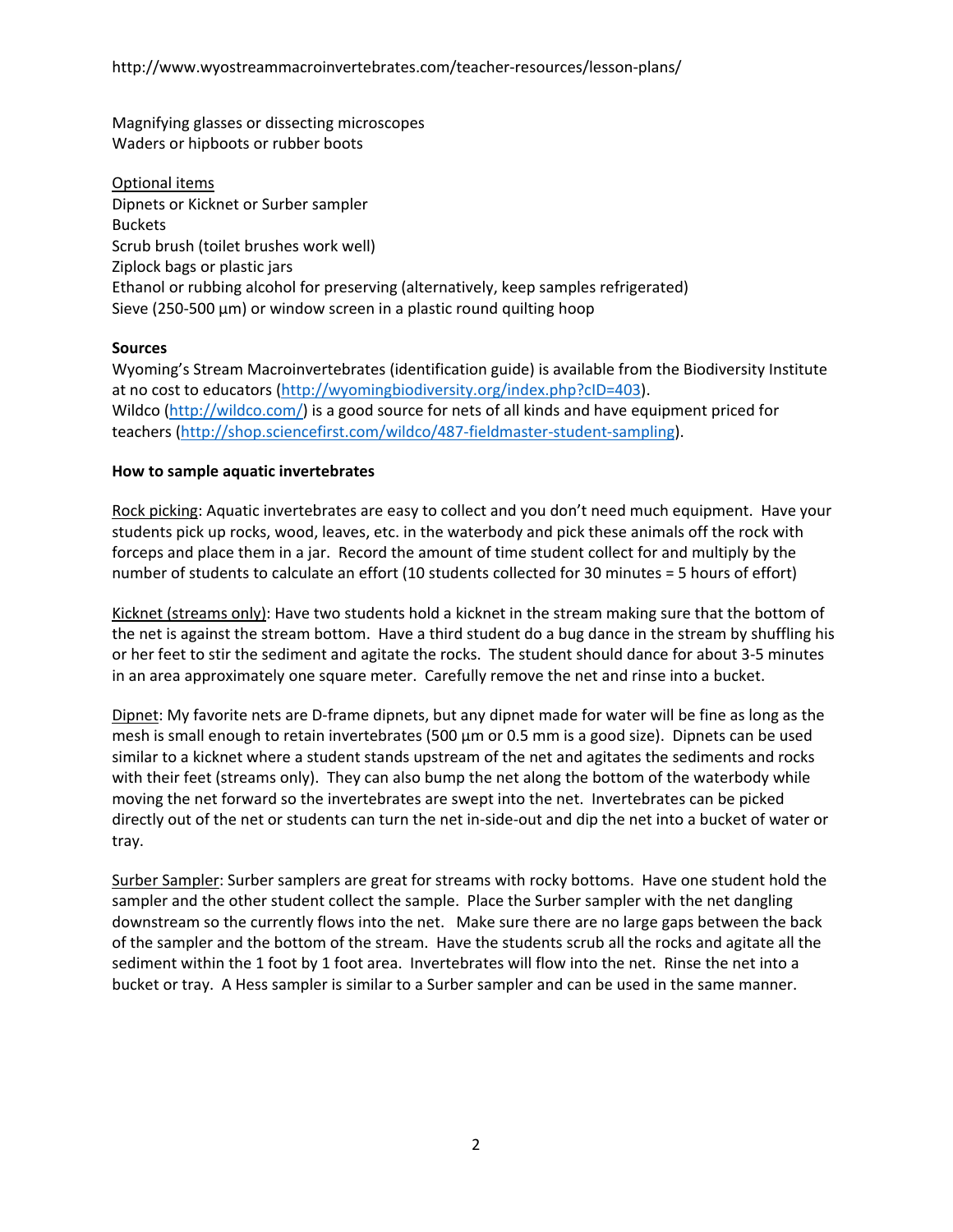## http://www.wyostreammacroinvertebrates.com/teacher-resources/lesson-plans/





#### **Storing and Processing Samples**

No matter how you collected the samples, you can take them back to the classroom and process them. The kicknet, dipnet and Surber samples will all be in water. Use a sieve or window screen in a quilting hoop and pour the sample through the sieve. Invertebrates will be retained on the sieve or screen. Invertebrates tend to be lighter than rocks and sand so swirl the bucket and pour the water and invertebrate off but keep the rocks and sand in the bucket (this process is called elutriation.) Place the sample in a bag (I recommend double bagging them) or plastic jar with water. If you plan to keep the invertebrates alive, you can store the samples in the refrigerator. Alternatively, you can preserve the invertebrates in alcohol (ethanol or rubbing alcohol) and store them at room temperature.

Back in the classroom, pour the sample into a tray (lighter color is better) and pick out all the invertebrates that can be found. As they pick the invertebrates out of the sample, students can sort them by placing different taxa (species) in different sections of an ice tray. You may want to first sort to order, then do further sorts to family or species, depending on which water quality index you are using.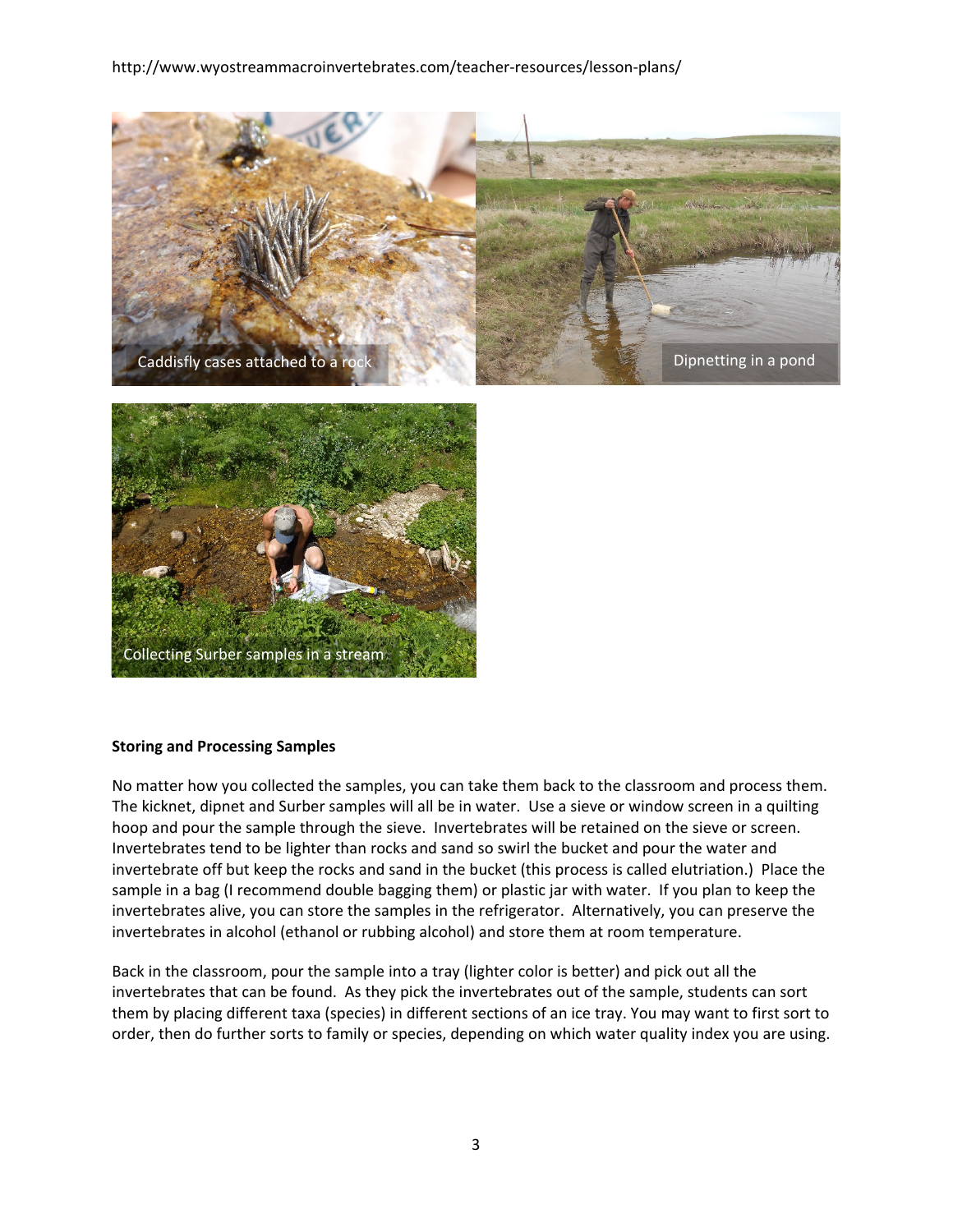# **Calculating water quality**

# All grade levels

Mayfly (**E**phemeroptera), stonefly (**P**lecoptera) and caddisfly (**T**richoptera) index or **EPT index**

To estimate water quality with the EPT index, first sort mayflies (E's), stoneflies (P's) and caddisflies (T's) into species. Use the key to invertebrates (page 10) and photos in the guide to help sort (mayflies, pages 48‐75; stoneflies, pages 76‐95; and caddisflies, pages 14‐47). The range maps may help eliminate some species. Only mayflies, stoneflies and caddisflies need to be sorted for this index.

Add up the number of species of E's, P's and T's to calculate the EPT Index:

One or fewer EPT taxa = poor ecosystem health Two to five EPT taxa = moderate ecosystem health Six or more EPT taxa = good ecosystem health

## Middle school and higher

The following method is a modified version of the Izaak Walton League of America Save our Streams method that includes information on all of the invertebrates in the sample. This method takes more time, because the students need to identify (not just sort) all of the invertebrates to family. The math is still very simple.

For each family, find the tolerance value (sensitive, moderately sensitive, moderate and tolerant) in the guide for each family. (These terms refer to how sensitive these insect families are to pollution.)

Have the students count how many different types of invertebrates they collected in each group. Multiply the number of sensitive families by 3, moderately-sensitive and moderate families by 2 and tolerant families by 1. Add the four products together for a grand total.

| <b>Tolerance value</b> | Value |   | <b>Number of families</b> |   | <b>Total</b> |
|------------------------|-------|---|---------------------------|---|--------------|
| Sensitive              | 3     | x |                           | = |              |
| Moderately-sensitive   | າ     | v |                           | = |              |
| Moderate               |       | x |                           | = |              |
| Tolerant               |       | x |                           | = |              |
|                        |       |   | Grand Total $\vert$ =     |   |              |

### **Tolerance values for non‐insects**

| <b>Sensitive</b>                | <b>Moderate</b>           | <b>Tolerant</b>              |
|---------------------------------|---------------------------|------------------------------|
| Gilled snails (shell visible in | Crayfish                  | Worms                        |
| opening)                        | <b>Scuds or Amphipods</b> | Leeches                      |
|                                 | <b>Isopods or Sowbugs</b> | Lunged snails (can see their |
|                                 | Clams                     | fleshy foot in opening)      |
|                                 | <b>Mussels</b>            |                              |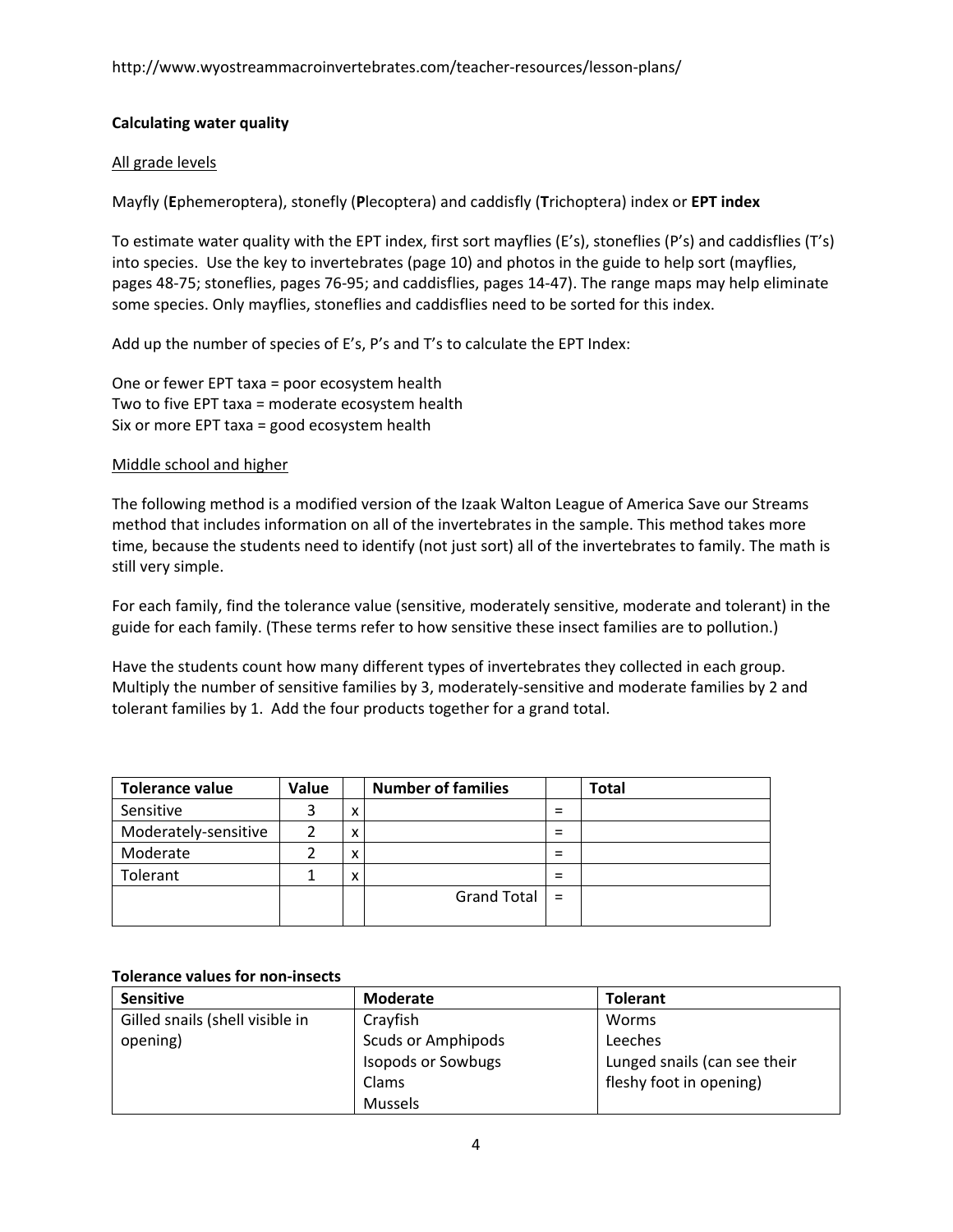| <b>Ecosystem health</b> | <b>Grand Total</b> |
|-------------------------|--------------------|
| Excellent               | $>22$              |
| Good                    | $17-22$            |
| Fair                    | $11 - 16$          |
| Poor                    | 11ح                |

Use the table below to estimate the ecosystem health of the waterbody.

# High School or higher

The most complex and sensitive water quality index that we present is **Hilsenhoff's Biotic Index** (HBI) for families. This index uses a 0 to 10 sensitivity scale (see table below), where 0 = highly sensitive to pollution, and 10 = extremely tolerant of pollution. The HBI incorporates the number of individuals in each family and the tolerance value for each family. For each sample, have the students record: 1) the family that each invertebrate belongs to, 2) how many they collected in each family, and 3) the tolerance value for each family (from the table).

The formula for Hilsenhoff's Biotic Index is:  $HBI = \frac{\sum Number_{i} \times Tolerance_{i}}{Total\ number}$ 

To calculate an HBI value for a sample, first multiply the number of individuals by the tolerance value for each family. Then, calculate the total number of individuals in the sample. Finally, divide the numerator by the total number of individuals collected. A sample data sheet is given here:

| Family                      | <b>Number</b><br>collected |   | <b>Tolerance Value</b> |     | <b>Number x Tolerance</b> |
|-----------------------------|----------------------------|---|------------------------|-----|---------------------------|
| Chironomidae (midges)       | 20                         | x | 6                      | $=$ | 120                       |
| Baetidae (mayfly)           |                            | x | 4                      | $=$ | 20                        |
| Brachycentridae (caddisfly) | 6                          | x |                        | $=$ | 6                         |
| Tipulidae (Cranefly)        |                            | x | 3                      | $=$ | -6                        |
| <b>Total Number =</b>       | 33                         |   | <b>Grand Total</b>     | $=$ | 152                       |

For this example, HBI = 4.6 (152/33). HBI can be thought of as the average tolerance value of an invertebrate in the sample, and ranges from 0 to 10. Invertebrates with a tolerance value of 0 are extremely sensitive to ecosystem health and invertebrates with a tolerance value of 10 are extremely tolerant of conditions. Use the chart below to estimate ecosystem health in the waterbody you sampled.

| <b>HBI value</b> | <b>Ecosystem Health</b> |
|------------------|-------------------------|
| $0.00 - 3.75$    | Excellent               |
| 3.76-4.25        | Very good               |
| 4.26-5.00        | Good                    |
| 5.01-5.75        | Fair                    |
| 5.76-6.5         | Fairly poor             |
| 6.51-7.25        | Poor                    |
| 7.26-10.0        | Very poor               |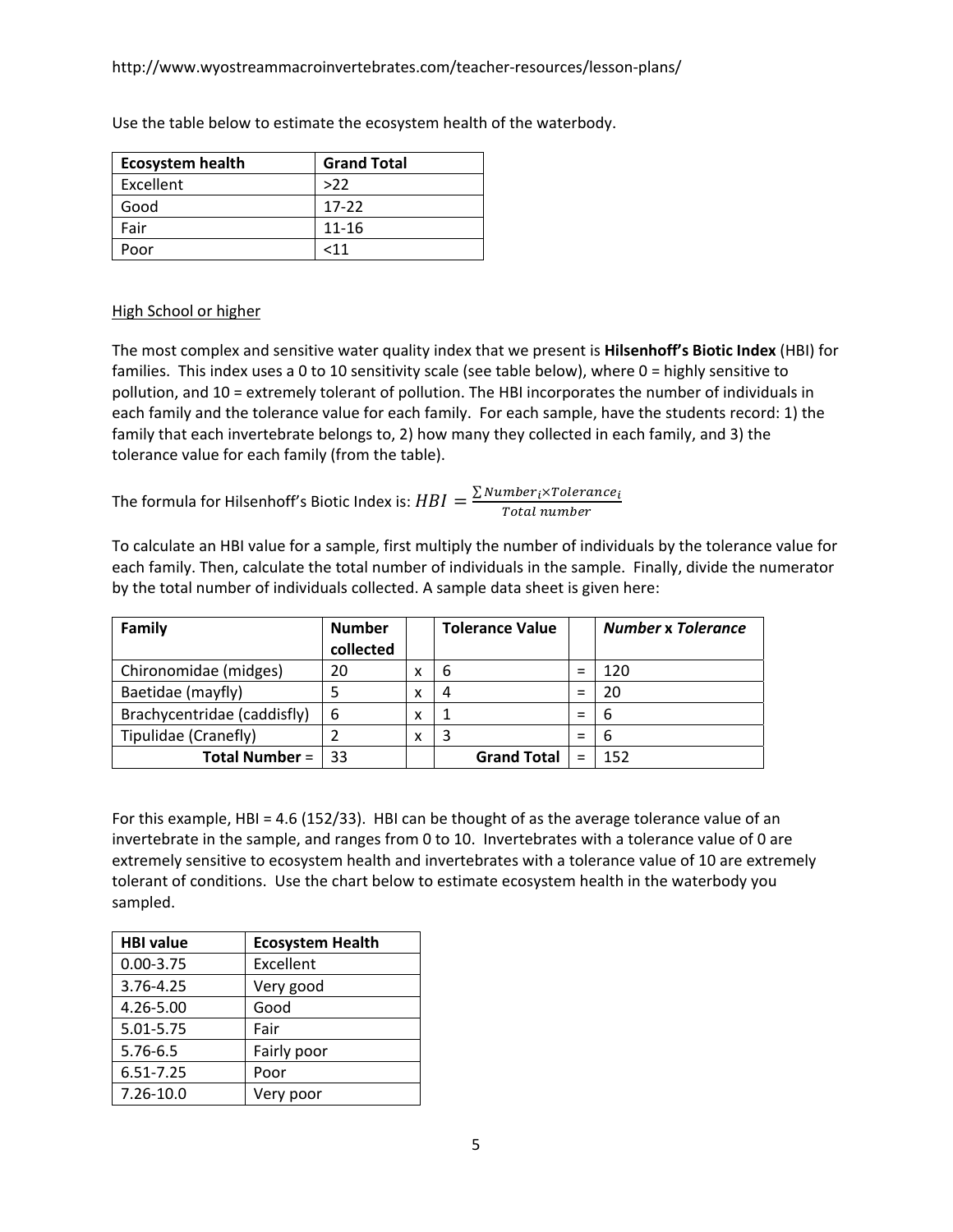The example above would be considered a stream with good ecosystem health.

Chart of Tolerance Value

| <b>Insect Order and Family</b>          | <b>Tolerance Value</b> |  |  |
|-----------------------------------------|------------------------|--|--|
| <b>Plecoptera (Stoneflies)</b>          |                        |  |  |
| Capniidae                               | 1                      |  |  |
| Chloroperlidae                          | 1                      |  |  |
| Leuctridae                              | 0                      |  |  |
| Nemouridae                              | $\overline{2}$         |  |  |
| Perlidae                                | $\mathbf{1}$           |  |  |
| Perlodidae                              | $\overline{2}$         |  |  |
| Pteronarcyidae                          | 0                      |  |  |
| Taeniopterygidae                        | $\overline{2}$         |  |  |
| <b>Ephemeroptera (Mayflies)</b>         |                        |  |  |
| <b>Baetidae</b>                         | 4                      |  |  |
| Baetiscidae                             | 3                      |  |  |
| Caenidae                                | 7                      |  |  |
| Ephemerellidae                          | $\overline{1}$         |  |  |
| Ephemeridae                             | 4                      |  |  |
| Heptageniidae                           | 4                      |  |  |
| Leptophlebiidae                         | 2                      |  |  |
| Oligoneuriidae                          | $\overline{2}$         |  |  |
| Polymitarcyidae                         | $\overline{c}$         |  |  |
| Siphlonuridae                           | 7                      |  |  |
| Leptohyphidae                           | 4                      |  |  |
| <b>Trichoptera (Caddisflies)</b>        |                        |  |  |
| Apataniidae                             | $\mathbf{1}$           |  |  |
| Brachycentridae                         | $\mathbf{1}$           |  |  |
| Glossosomatidae                         | 0                      |  |  |
| Helicopsychidae                         | 3                      |  |  |
| Hydropsychidae                          | 4                      |  |  |
| Hydroptilidae                           | 4                      |  |  |
| Lepidostomatidae                        | $\overline{1}$         |  |  |
| Leptoceridae                            | 4                      |  |  |
| Limnephilidae                           | 4                      |  |  |
| Molannidae                              | 6                      |  |  |
| Philopotamidae                          | 3                      |  |  |
| Phryganeidae                            | 4                      |  |  |
| Polycentropodidae                       | 6                      |  |  |
| Psychomyiidae                           | $\overline{2}$         |  |  |
| Rhyacophilidae                          | 2                      |  |  |
| Uenoidae                                | 3                      |  |  |
| <b>Odonata (Dragon and Damselflies)</b> |                        |  |  |
| Aeshnidae                               | 3                      |  |  |